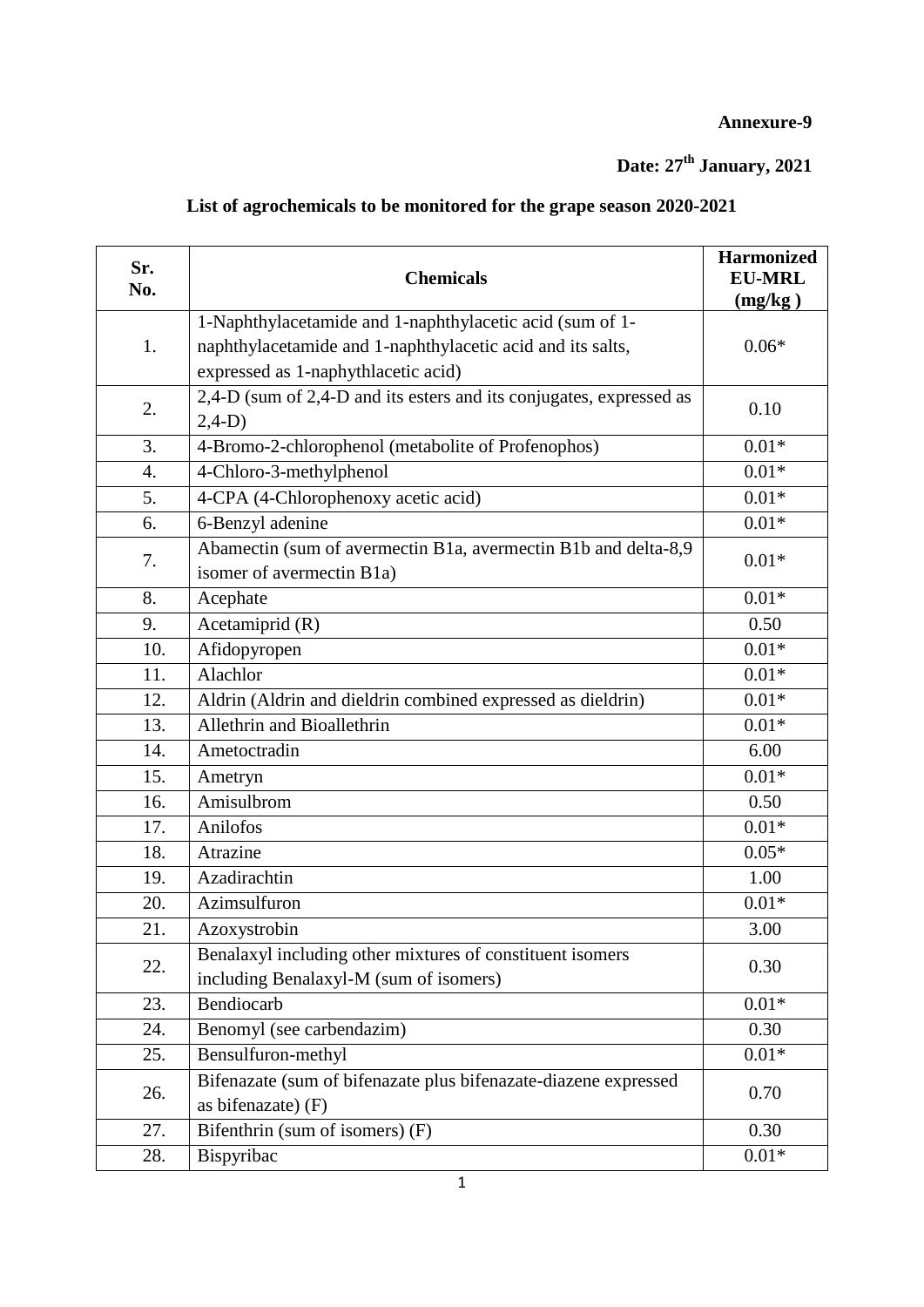| Sr. |                                                                                                                                                                          | <b>Harmonized</b>        |
|-----|--------------------------------------------------------------------------------------------------------------------------------------------------------------------------|--------------------------|
| No. | <b>Chemicals</b>                                                                                                                                                         | <b>EU-MRL</b><br>(mg/kg) |
| 29. | Bitertanol (sum of isomers) (F)                                                                                                                                          | $0.01*$                  |
| 30. | Boscalid $(F)$ $(R)$ $(A)$                                                                                                                                               | 5.00                     |
| 31. | Bupirimate                                                                                                                                                               | 1.50                     |
| 32. | Buprofezin (F)                                                                                                                                                           | $0.01*$                  |
| 33. | <b>Butachlor</b>                                                                                                                                                         | $0.01*$                  |
| 34. | Captafol                                                                                                                                                                 | $0.02*$                  |
| 35. | Captan (Sum of captan and tetrahydrophthalimide (THPI),<br>expressed as captan) $(R)$ $(A)$                                                                              | $0.03*$                  |
| 36. | Carbaryl (F)                                                                                                                                                             | $0.01*$                  |
| 37. | Carbendazim and benomyl (sum of benomyl and carbendazim<br>expressed as carbendazim) (R)                                                                                 | 0.30                     |
| 38. | Carbofuran (sum of carbofuran (including any carbofuran<br>generated from carbosulfan, benfuracarb or furathiocarb) and 3-<br>OH carbofuran expressed as carbofuran) (R) | $0.002*$                 |
| 39. | Carboxin (carboxin plus its metabolites carboxin sulfoxide and<br>oxycarboxin (carboxin sulfone), expressed as carboxin)                                                 | $0.03*$                  |
| 40. | Carfentrazone-ethyl (determined as carfentrazone and expressed<br>as carfentrazone-ethyl)                                                                                | $0.01*$                  |
| 41. | Carpropamid                                                                                                                                                              | $0.01*$                  |
| 42. | Cartap hydrochloride                                                                                                                                                     | $0.01*$                  |
| 43. | Chlorantraniliprole                                                                                                                                                      | 1.00                     |
| 44. | Chlordane (cis & trans)                                                                                                                                                  | $0.01*$                  |
| 45. | Chlorfenapyr                                                                                                                                                             | $0.01*$                  |
| 46. | Chlorfenvinphos                                                                                                                                                          | $0.01*$                  |
| 47. | Chlorfluazuron                                                                                                                                                           | $0.01*$                  |
| 48. | Chlorimuron-ethyl                                                                                                                                                        | $0.01*$                  |
| 49. | Chlormequat (CCC) (sum of chlormequat and its salts, expressed<br>as chlormequat-chloride)                                                                               | 0.05                     |
| 50. | Chlorothalonil                                                                                                                                                           | 3.00                     |
| 51. | Chlorpropham                                                                                                                                                             | $0.01*$                  |
| 52. | Chlorpyrifos                                                                                                                                                             | $0.01*$                  |
| 53. | Chlorpyrifos-methyl                                                                                                                                                      | $0.01*$                  |
| 54. | Chromafenozide                                                                                                                                                           | 1.50                     |
| 55. | Cinmethylene                                                                                                                                                             | $0.01*$                  |
| 56. | Clethodim (sum of Sethoxydim and Clethodim including<br>degradation products calculated as Sethoxydim)                                                                   | 1.00                     |
| 57. | $C$ lofentezine $(R)$                                                                                                                                                    | $0.02*$                  |
| 58. | Clomazone                                                                                                                                                                | $0.01*$                  |
| 59. | Clothianidin                                                                                                                                                             | 0.70                     |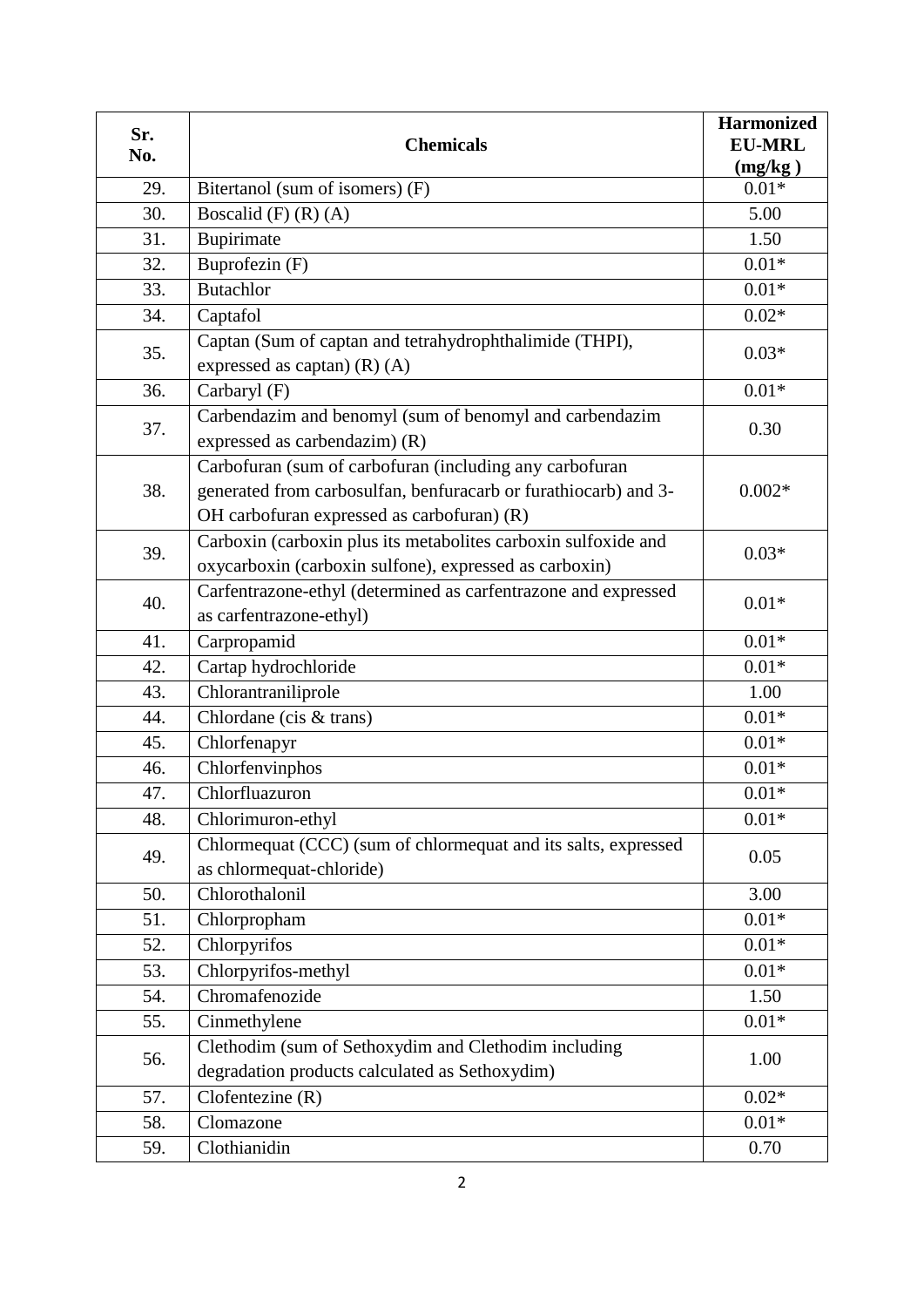| Sr.<br>No. | <b>Chemicals</b>                                                                                     | <b>Harmonized</b><br><b>EU-MRL</b><br>(mg/kg) |
|------------|------------------------------------------------------------------------------------------------------|-----------------------------------------------|
| 60.        | Coumachlor                                                                                           | $0.01*$                                       |
| 61.        | Coumatetralyl                                                                                        | $0.01*$                                       |
| 62.        | Cyantraniliprole                                                                                     | 1.50                                          |
| 63.        | Cyazofamid                                                                                           | 2.00                                          |
| 64.        | Cyenopyrofen                                                                                         | $0.01*$                                       |
| 65.        | Cyflufenamid (sum of cyflufenamid (Z-isomer) and its E-isomer,<br>expressed as cyflufenamid) (A) (R) | 0.20                                          |
| 66.        | Cyflumetofen                                                                                         | 0.60                                          |
| 67.        | Cyfluthrin (including other mixtures of constituent isomers sum of<br>isomers)                       | 0.30                                          |
| 68.        | Cyhalofop-butyl                                                                                      | $0.02*$                                       |
| 69.        | Cymoxanil                                                                                            | 0.30                                          |
| 70.        | Cypermethrin (including other mixtures of constituent isomers,<br>sum of isomers)                    | 0.50                                          |
| 71.        | Cyproconazole                                                                                        | 0.20                                          |
| 72.        | Cyprodinil $(R)$ $(F)$                                                                               | <b>3.00</b>                                   |
| 73.        | Dazomet (Methylisothiocyanate resulting from the use of<br>Dazomet and metam)                        | $0.02*$                                       |
| 74.        | DDT (all isomers, sum of p,p'-DDT, o,p'-DDT, p,p'-DDE and<br>p,p'-TDE (DDD) expressed as DDT)        | $0.05*$                                       |
| 75.        | Deltamethrin (cis-deltamethrin) (F)                                                                  | 0.20                                          |
| 76.        | Diafenthiuron                                                                                        | $0.01*$                                       |
| 77.        | Diazinon                                                                                             | $0.01\mathrm{*}$                              |
| 78.        | Dichlorvos                                                                                           | $0.01*$                                       |
| 79.        | Diclofop (sum diclofop-methyl and diclofop acid expressed as<br>diclofop-methyl)                     | $0.05*$                                       |
| 80.        | Diclosulam                                                                                           | $0.01*$                                       |
| 81.        | Dicofol (sum of p,p' and o,p' isomers)                                                               | $0.02*$                                       |
| 82.        | Dieldrin (see Aldrin)                                                                                | $0.01*$                                       |
| 83.        | Difenoconazole                                                                                       | 3.00                                          |
| 84.        | Diflubenzuron                                                                                        | $0.01*$                                       |
| 85.        | Dimethoate                                                                                           | $0.01*$                                       |
| 86.        | Dimethomorph (sum of isomers)                                                                        | 3.00                                          |
| 87.        | Dinocap (sum of dinocap isomers and their corresponding phenols<br>expressed as dinocap) (F)         | $0.02*$                                       |
| 88.        | Dinotefuran                                                                                          | 0.90                                          |
| 89.        | Diquat                                                                                               | $0.01*$                                       |
| 90.        | Dithianon                                                                                            | 3.00                                          |
| 91.        | Dithiocarbamates (dithiocarbamates expressed as CS2, including                                       | 5.00                                          |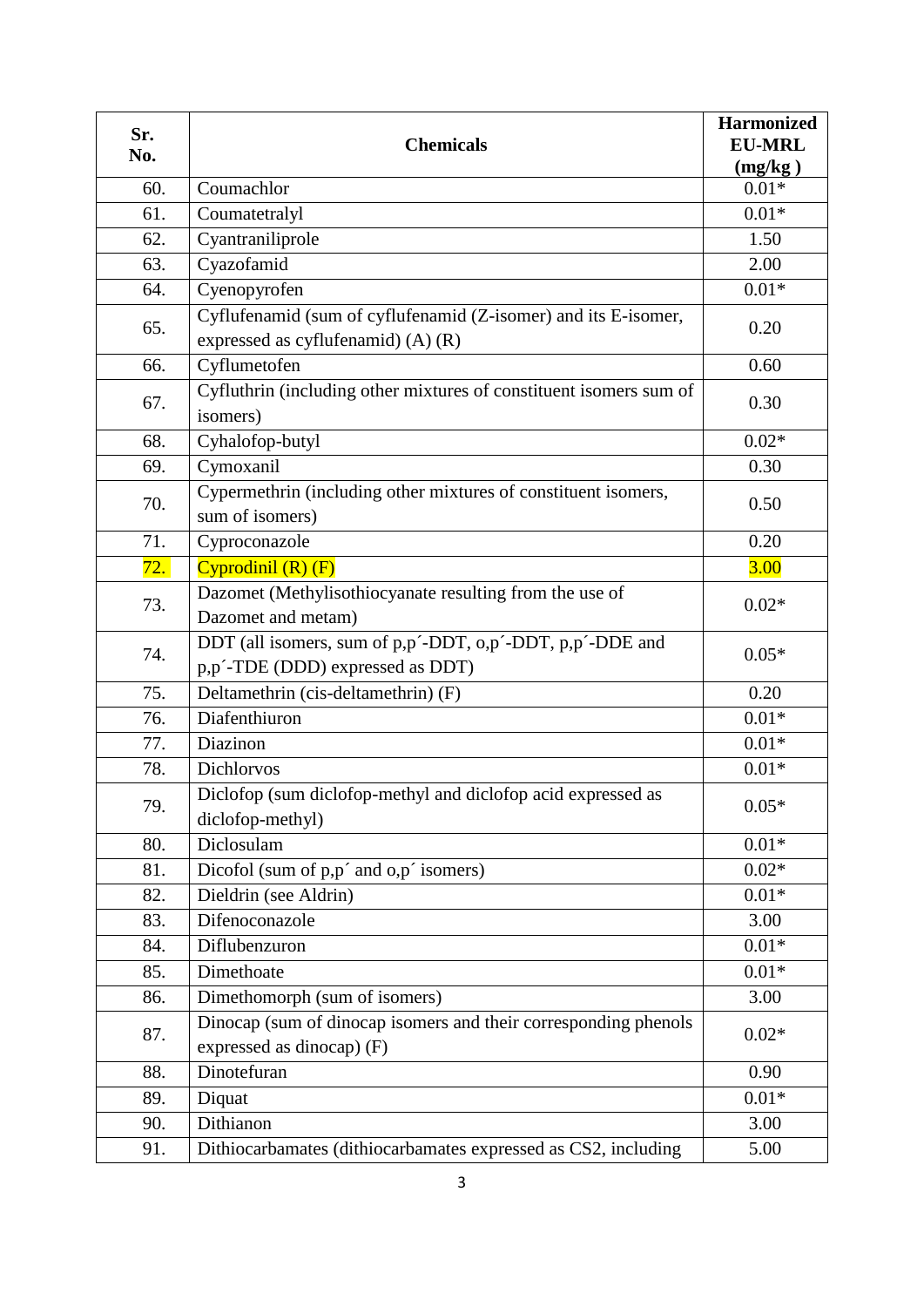| Sr.<br>No. | <b>Chemicals</b>                                                  | <b>Harmonized</b><br><b>EU-MRL</b><br>(mg/kg) |
|------------|-------------------------------------------------------------------|-----------------------------------------------|
|            | maneb, mancozeb, metiram, propineb, thiram and ziram)             |                                               |
| 92.        | Diuron                                                            | $0.01*$                                       |
| 93.        | Dodine                                                            | $0.01*$                                       |
| 94.        | Edifenphos                                                        | $0.01*$                                       |
| 95.        | Emamectin benzoate B1a, expressed as emamectin                    | 0.05                                          |
|            | Endosulphan (All isomers, sum of alpha- and beta-isomers and      |                                               |
| 96.        | endosulphan sulphate expressed as endosulphan)                    | $0.05*$                                       |
| 97.        | Endrin                                                            | $0.01*$                                       |
| 98.        | Epoxiconazole                                                     | $0.05*$                                       |
| 99.        | Ethephon                                                          | 1.00                                          |
| 100.       | Ethion                                                            | $0.01*$                                       |
| 101.       | Ethiprole                                                         | $0.01*$                                       |
| 102.       | Ethofenprox (Etofenprox)                                          | 4.00                                          |
| 103.       | Ethoxysulfuron                                                    | $0.01*$                                       |
| 104.       | Etoxazole                                                         | 0.50                                          |
| 105.       | Etrimfos                                                          | $0.01*$                                       |
| 106.       | Famoxadone                                                        | 2.00                                          |
| 107.       | Fenamidone                                                        | 0.60                                          |
| 108.       | Fenarimol                                                         | 0.30                                          |
| 109.       | Fenazaquin                                                        | 0.20                                          |
| 110.       | Fenhexamid (F)                                                    | 15.00                                         |
| 111.       | Fenitrothion                                                      | $0.01*$                                       |
| 112.       | Fenobucarb                                                        | $0.01*$                                       |
| 113.       | Fenoxaprop-p                                                      | $0.10*$                                       |
| 114.       | Fenpropathrin                                                     | $0.01*$                                       |
| 115.       | Fenpyroximate $(A)$ $(F)$ $(R)$                                   | 0.30                                          |
|            | Fenthion (fenthion and its oxygen analogue, their sulfoxides and  |                                               |
| 116.       | sulfone expressed as parent)                                      | $0.01*$                                       |
|            | Fenvalerate (any ratio of constituent isomers (RR, SS, RS & SR)   |                                               |
| 117.       | including esfenvalerate) $(F)$ $(R)$                              | 0.30                                          |
| 118.       | Fipronil (sum of fipronil + sulfone metabolite $(MB46136)$        |                                               |
|            | expressed as fipronil)                                            | $0.005*$                                      |
| 119.       | Flonicamid (sum of flonicamid, TNFG and TNFA expressed as         |                                               |
|            | flonicamid $(R)$                                                  | $0.03*$                                       |
|            | Fluazifop-P (sum of all the constituent isomers of fluazifop, its |                                               |
| 120.       | esters and its conjugates, expressed as fluazifop)                | $0.01*$                                       |
| 121.       | Flubendiamide                                                     | 2.00                                          |
| 122.       | Flucetosulfuron                                                   | $0.01*$                                       |
| 123.       | Fluchloralin                                                      | $0.01*$                                       |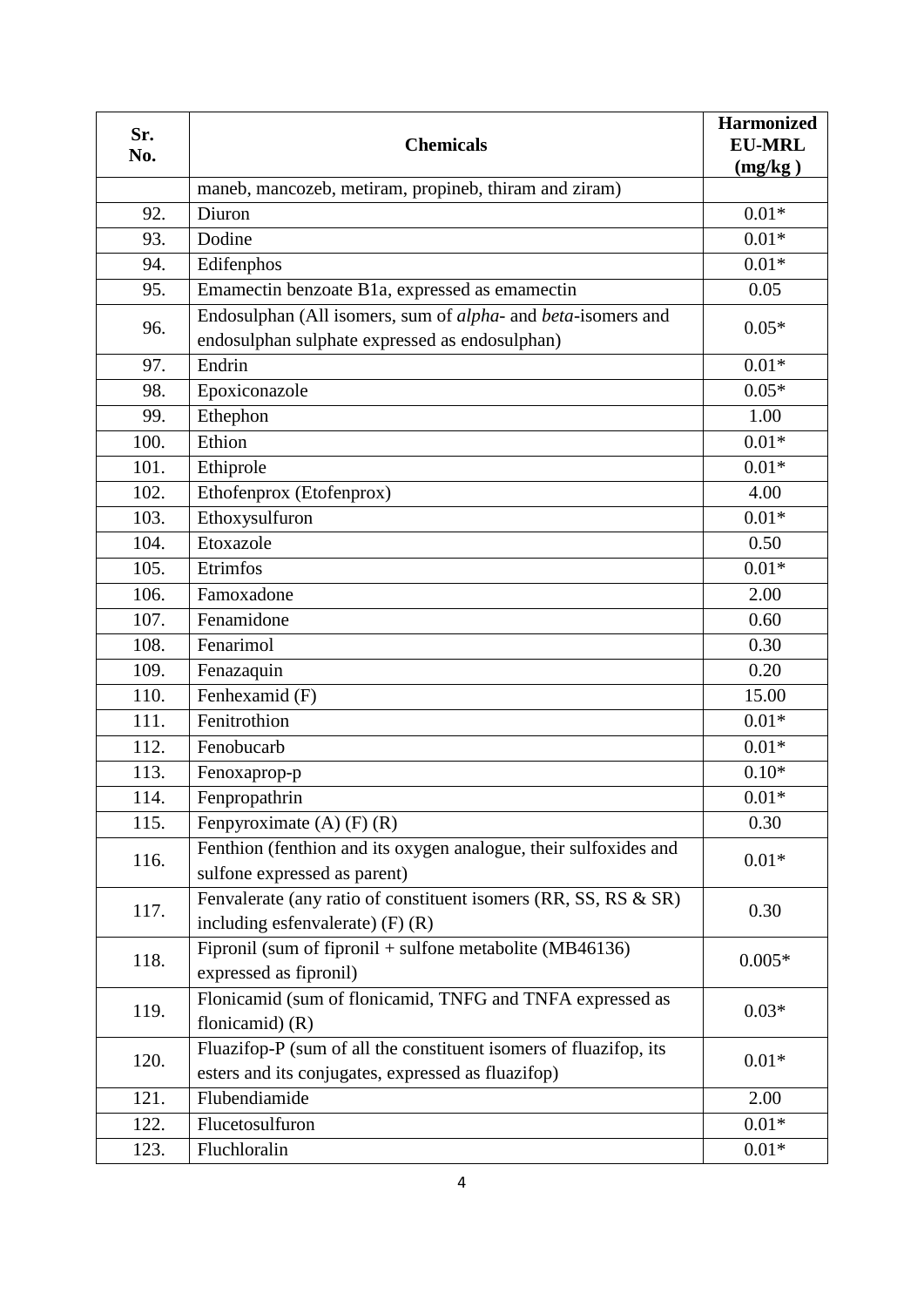| Sr.<br>No. | <b>Chemicals</b>                                                                                                                                        | <b>Harmonized</b><br><b>EU-MRL</b><br>(mg/kg) |
|------------|---------------------------------------------------------------------------------------------------------------------------------------------------------|-----------------------------------------------|
| 124.       | Fluensulfone                                                                                                                                            | $0.01*$                                       |
| 125.       | Flufenacet (sum of all compounds containing the N fluorophenyl-<br>N-isopropyl moiety expressed as flufenacet equivalent)                               | $0.05*$                                       |
| 126.       | Flufenoxuron                                                                                                                                            | 1.00                                          |
| 127.       | Flufenzin                                                                                                                                               | $0.02*$                                       |
| 128.       | Flumioxazine                                                                                                                                            | $0.05*$                                       |
| 129.       | Fluopicolide                                                                                                                                            | 2.00                                          |
| 130.       | Fluopyram                                                                                                                                               | 1.50                                          |
| 131.       | Flupyradifurone                                                                                                                                         | 0.80                                          |
| 132.       | Flusilazole                                                                                                                                             | $0.01*$                                       |
| 133.       | Fluthiacet-methyl                                                                                                                                       | $0.01*$                                       |
| 134.       | Fluxapyroxad                                                                                                                                            | 3.00                                          |
| 135.       | Fomesafen                                                                                                                                               | $0.01*$                                       |
| 136.       | Forchlorfenuron (CPPU)                                                                                                                                  | $0.01*$                                       |
| 137.       | Fosetyl-Al (sum fosetyl + phosphorous acid and their salts,<br>expressed as fosetyl)                                                                    | 100.00                                        |
| 138.       | Glufosinate-ammonium (sum of glufosinate, its salts, MPP and<br>NAG expressed as glufosinate equivalents)                                               | 0.15                                          |
| 139.       | Glyphosate                                                                                                                                              | 0.50                                          |
| 140.       | Halosulfuron methyl                                                                                                                                     | $0.01*$                                       |
| 141.       | Haloxyfop (Sum of haloxyfop, its esters, salts and conjugates<br>expressed as haloxyfop (sum of 0.01the R- and S- isomers at any<br>ratio)) $(F)$ $(R)$ | $0.01*$                                       |
| 142.       | Heptachlor (sum of heptachlor and heptachlor epoxide expressed<br>as heptachlor)                                                                        | $0.01*$                                       |
| 143.       | Hexachlorocyclohexane (HCH), alpha-isomer (F)                                                                                                           | $0.01*$                                       |
| 144.       | Hexachlorocyclohexane (HCH), beta-isomer (F)                                                                                                            | $0.01*$                                       |
| 145.       | Hexaconazole                                                                                                                                            | $0.01*$                                       |
| 146.       | Hexazinone                                                                                                                                              | $0.01*$                                       |
| 147.       | Hexythiazox                                                                                                                                             | 1.00                                          |
| 148.       | Homobrassinolide                                                                                                                                        | $0.01*$ †                                     |
| 149.       | Imazamox (Sum of imazamox and its salts, expressed as<br>imazamox)                                                                                      | $0.05*$                                       |
| 150.       | Imazethapyr                                                                                                                                             | $0.01*$                                       |
| 151.       | Imidacloprid                                                                                                                                            | 1.00                                          |
| 152.       | Indaziflam                                                                                                                                              | $0.01*$                                       |
| 153.       | Indoxacarb (sum of indoxacarb and its R enantiomer) (F)                                                                                                 | 2.00                                          |
| 154.       | Iodosulfuron-methyl (sum of iodosulfuron-methyl and its salts,<br>expressed as iodosulfuron-methyl)                                                     | $0.01*$                                       |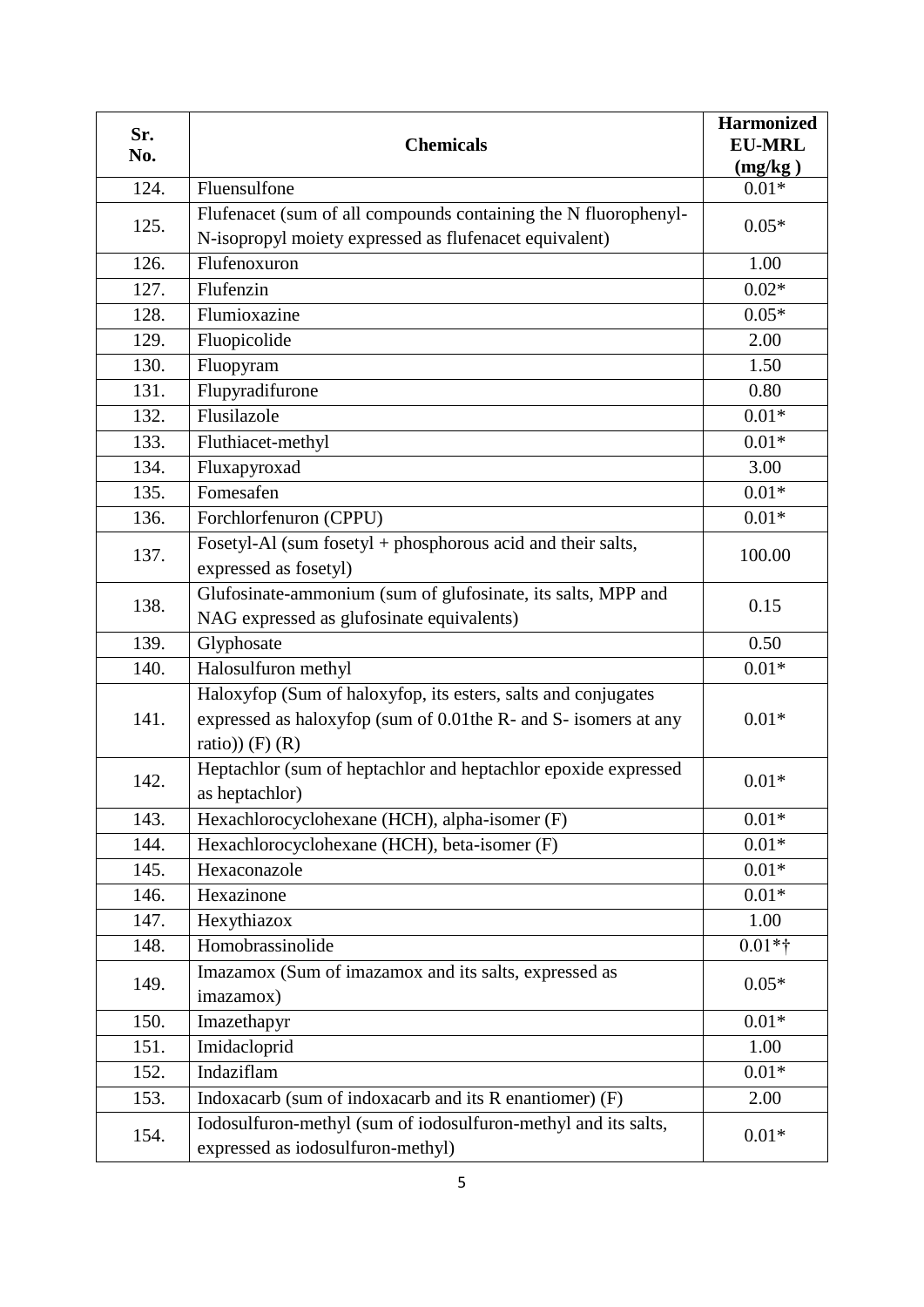| Sr.<br>No. | <b>Chemicals</b>                                                                                                                           | <b>Harmonized</b><br><b>EU-MRL</b> |
|------------|--------------------------------------------------------------------------------------------------------------------------------------------|------------------------------------|
| 155.       |                                                                                                                                            | (mg/kg)<br>$0.01*$                 |
| 156.       | Iprobenphos<br>Iprodione                                                                                                                   | $0.01*$                            |
|            |                                                                                                                                            | 2.00                               |
| 157.       | Iprovalicarb                                                                                                                               |                                    |
| 158.       | Isoprothiolane                                                                                                                             | $0.01*$                            |
| 159.       | Isoproturon                                                                                                                                | $0.01*$                            |
| 160.       | Kasugamycin                                                                                                                                | $0.01*$                            |
| 161.       | Kresoxim methyl                                                                                                                            | 1.50                               |
| 162.       | Lambda-cyhalothrin (includes gamma-cyhalothrin) (sum of R,S<br>and S,R isomers) (F)                                                        | 0.08                               |
| 163.       | Lindane (Gamma-isomer of hexachlorocyclohexane (HCH)) (F)                                                                                  | $0.01*$                            |
| 164.       | Linuron                                                                                                                                    | $0.01*$                            |
| 165.       | Lufenuron (any ratio of constituent isomers) (F)                                                                                           | $0.01*$                            |
| 166.       | Malathion (sum of malathion and malaoxon expressed as<br>malathion)                                                                        | $0.02*$                            |
| 167.       | Mandipropamid (any ratio of constituent isomers)                                                                                           | 2.00                               |
| 168.       | Matrine & Oxymatrine                                                                                                                       | $0.01*$                            |
| 169.       | Mepiquat (sum of mepiquat and its salts, expressed as mepiquat<br>chloride)                                                                | $0.02*$                            |
| 170.       | Meptyldinocap (sum of 2,4-DNOPC and 2,4-DNOP expressed as<br>meptyldinocap)                                                                | 1.00                               |
| 171.       | Metaflumizone (sum of E- and Z- isomers)                                                                                                   | $0.05*$                            |
| 172.       | Metalaxyl and Metalaxyl-M (metalaxyl including other mixtures<br>of constituent isomers including metalaxyl-M (sum of isomers))            | 2.00                               |
| 173.       | Metamifop                                                                                                                                  | $0.01*$                            |
| 174.       | Metamitron                                                                                                                                 | $0.10*$                            |
| 175.       | Methabenzthiazuron                                                                                                                         | $0.01*$                            |
| 176.       | Methamidophos                                                                                                                              | $0.01\mathrm{*}$                   |
| 177.       | Methomyl                                                                                                                                   | $0.01*$                            |
| 178.       | Methoxyfenazide                                                                                                                            | 1.00                               |
| 179.       | Metolachlor and S-Metolachlor (metolachlor including other<br>mixtures of constituent isomers including S-metolachlor (sum of<br>isomers)) | $0.05*$                            |
| 180.       | Metrafenone                                                                                                                                | 7.00                               |
| 181.       | Metribuzin                                                                                                                                 | $0.10*$                            |
| 182.       | Milbemectin (sum of milbemycin A4 and milbemycin A3,<br>expressed as milbemectin)                                                          | $0.02*$                            |
| 183.       | Monocrotophos                                                                                                                              | $0.01*$                            |
| 184.       | Myclobutanil                                                                                                                               | 1.00                               |
| 185.       | Nereistoxin                                                                                                                                | $0.01*$                            |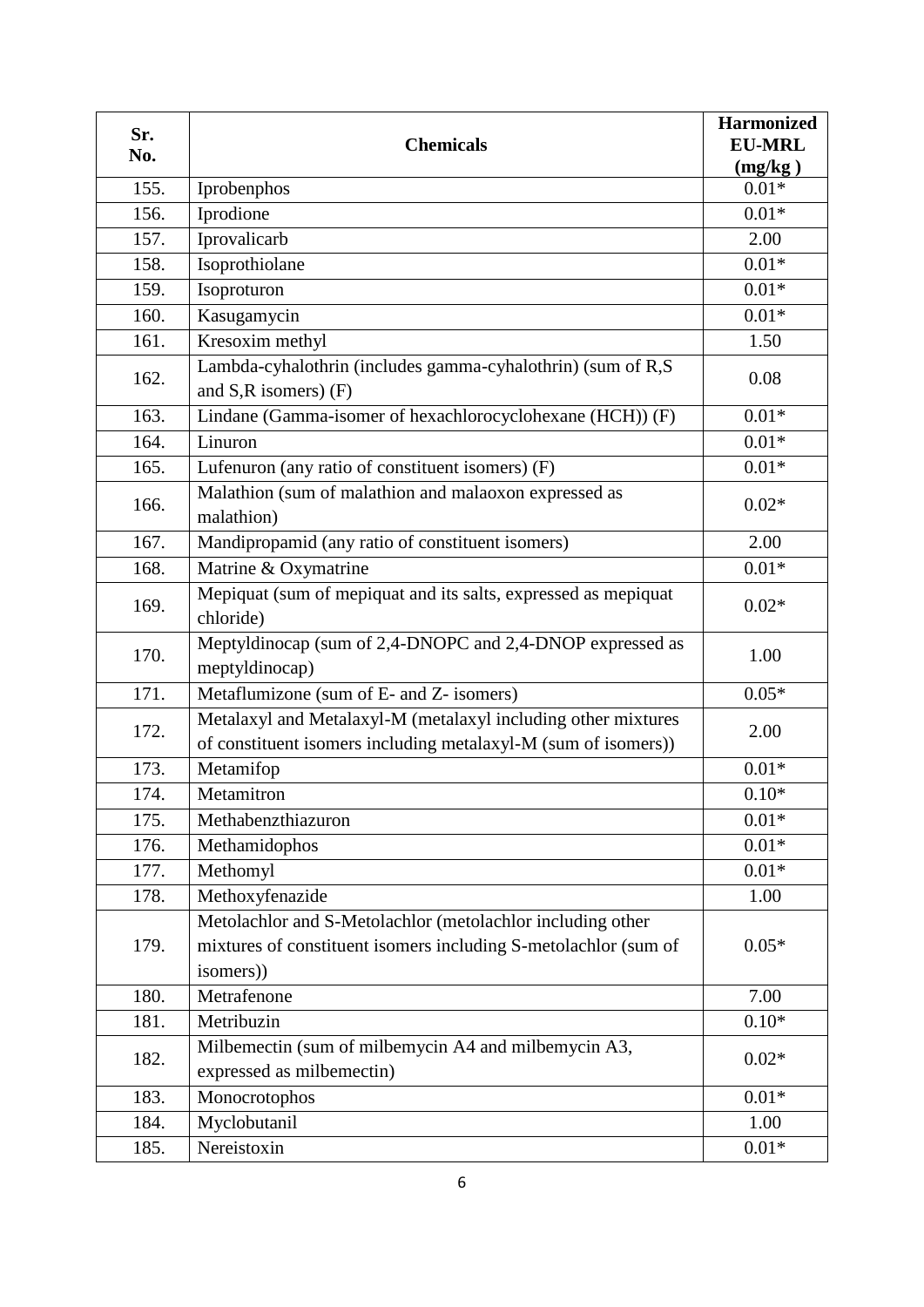| Sr.<br>No. | <b>Chemicals</b>                                                                                             | <b>Harmonized</b><br><b>EU-MRL</b><br>(mg/kg) |
|------------|--------------------------------------------------------------------------------------------------------------|-----------------------------------------------|
| 186.       | Nitenpyram                                                                                                   | $0.01*$                                       |
| 187.       | Novaluron                                                                                                    | $0.01*$                                       |
| 188.       | Omethoate                                                                                                    | $0.01*$                                       |
| 189.       | Orthosulfamuron                                                                                              | $0.01*$                                       |
| 190.       | Oxadiargyl                                                                                                   | $0.01*$                                       |
| 191.       | Oxadiazon                                                                                                    | $0.05*$                                       |
| 192.       | Oxathiapiprolin                                                                                              | 0.70                                          |
| 193.       | Oxycarboxin                                                                                                  | $0.01*$                                       |
| 194.       | Oxydemeton- methyl (sum of oxydemeton methyl and demeton-S-<br>methylsulfone expressed as oxydemeton-methyl) | $0.01*$                                       |
| 195.       | Oxyfluorfen                                                                                                  | 0.10                                          |
| 196.       | Paclobutrazol (sum of constituent isomers)                                                                   | $0.01*$                                       |
| 197.       | Paraquat                                                                                                     | $0.02*$                                       |
| 198.       | Parathion - methyl (sum of Parathion-methyl and paraoxon-<br>methyl expressed as Parathion -methyl)          | $0.01*$                                       |
| 199.       | Parathion ethyl                                                                                              | $0.05*$                                       |
| 200.       | Penconazole                                                                                                  | 0.50                                          |
| 201.       | Pencycuron                                                                                                   | $0.05*$                                       |
| 202.       | Pendimethalin                                                                                                | $0.05*$                                       |
| 203.       | Penoxsulam                                                                                                   | $0.01*$                                       |
| 204.       | Permethrin (sum of isomers)                                                                                  | $0.05*$                                       |
| 205.       | Phenthoate                                                                                                   | $0.01*$                                       |
| 206.       | Phorate (sum of phorate, its oxygen analogue and their sulfones<br>expressed as phorate)                     | $0.01*$                                       |
| 207.       | Phosalone                                                                                                    | $0.01*$                                       |
| 208.       | Phosphamidon                                                                                                 | $0.01*$                                       |
| 209.       | Picoxystrobin                                                                                                | $0.01*$                                       |
| 210.       | Pinoxaden                                                                                                    | $0.02*$                                       |
| 211.       | Pirimiphos-methyl                                                                                            | $0.01*$                                       |
| 212.       | Pretilachlor                                                                                                 | $0.01*$                                       |
| 213.       | Profenophos                                                                                                  | $0.01*$                                       |
| 214.       | Propamocarb (sum of propamocarb and its salt expressed as<br>propamocarb)                                    | $0.01*$                                       |
| 215.       | Propanil                                                                                                     | $0.01*$                                       |
| 216.       | Propargite                                                                                                   | $0.01*$                                       |
| 217.       | Propetamphos                                                                                                 | $0.01*$                                       |
| 218.       | Propiconazole (sum of isomers) (F)                                                                           | 0.30                                          |
| 219.       | Propineb (expressed as propilendiamine)                                                                      | 1.0                                           |
| 220.       | Propoxur                                                                                                     | $0.05*$                                       |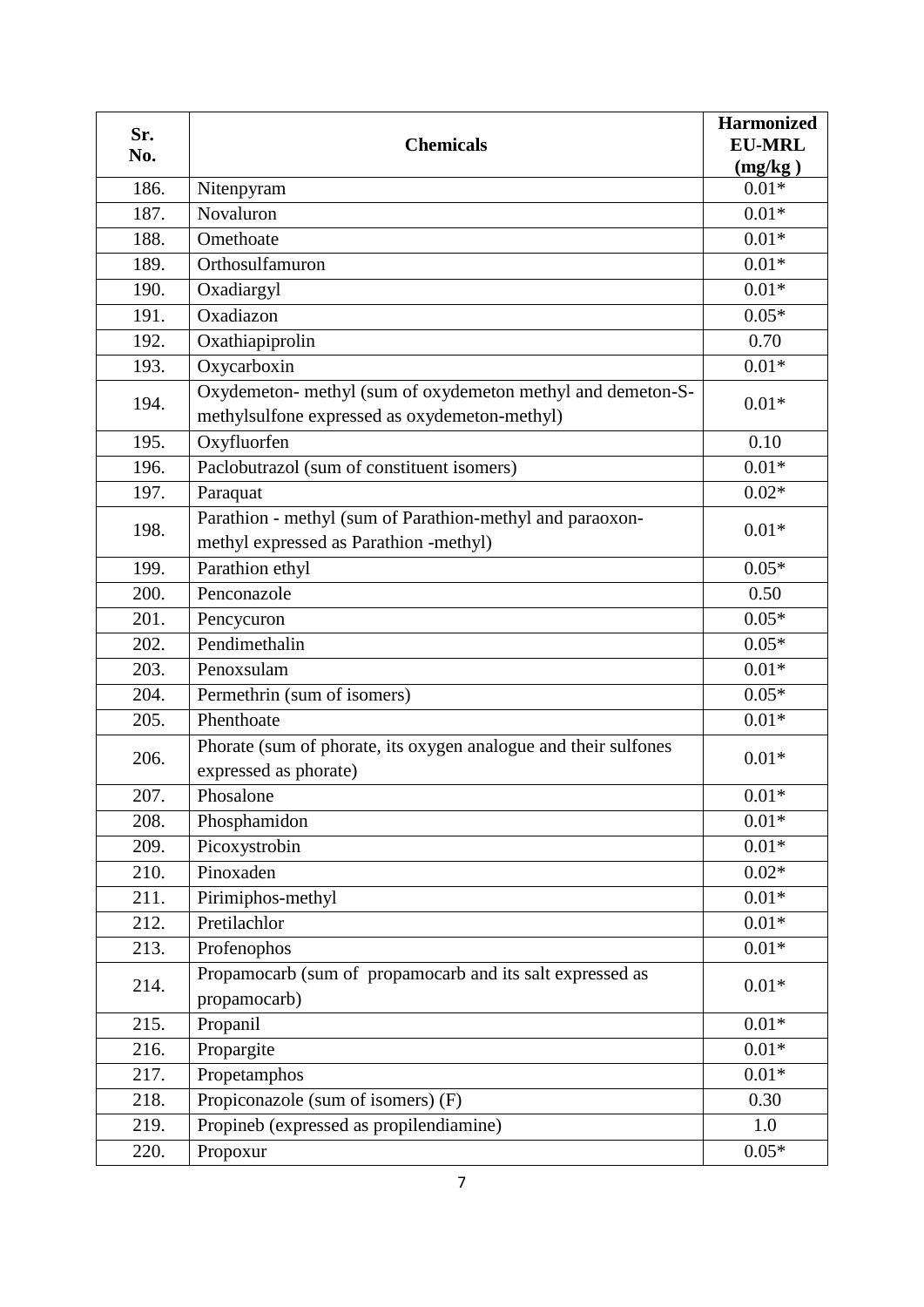| Sr.<br>No. | <b>Chemicals</b>                                                                                                      | <b>Harmonized</b><br><b>EU-MRL</b><br>(mg/kg) |
|------------|-----------------------------------------------------------------------------------------------------------------------|-----------------------------------------------|
| 221.       | Pymetrozine                                                                                                           | $0.02*$                                       |
| 222.       | Pyraclostrobin                                                                                                        | 1.00                                          |
| 223.       | Pyrazosulfuron-ethyl                                                                                                  | $0.01*$                                       |
| 224.       | Pyridaben                                                                                                             | $0.01*$                                       |
| 225.       | Pyridalyl                                                                                                             | $0.01*$                                       |
| 226.       | Pyriproxyfen                                                                                                          | $0.05*$                                       |
| 227.       | Pyrithiobac-sodium                                                                                                    | $0.01*$                                       |
| 228.       | Pyroxasulfone                                                                                                         | $0.01*$                                       |
| 229.       | Quinalphos                                                                                                            | $0.01*$                                       |
| 230.       | Simazine                                                                                                              | 0.20                                          |
| 231.       | Spinetoram                                                                                                            | 0.50                                          |
| 232.       | Spinosad (sum of Spinosyn A+D)                                                                                        | 0.50                                          |
| 233.       | Spirodiclofen                                                                                                         | 2.00                                          |
| 234.       | Spiromesifen                                                                                                          | $0.02*$                                       |
| 235.       | Spirotetramat (Spirotetramat and its 4 metabolites BYI08330-<br>enol, BYI08330-ketohydroxy, BYI08330-monohydroxy, and | 2.00                                          |
|            | BYI08330 enol-glucoside, expressed as spirotetramat (R))                                                              |                                               |
| 236.       | Sulfentrazone                                                                                                         | $0.01*$                                       |
| 237.       | Sulfosulfuron                                                                                                         | $0.01*$                                       |
| 238.       | Sulfoxaflor (sum of isomers)                                                                                          | 2.00                                          |
| 239.       | tau-Fluvalinate                                                                                                       | 1.00                                          |
| 240.       | Tebuconazole                                                                                                          | 0.50                                          |
| 241.       | Tembotrione                                                                                                           | $0.02*$                                       |
| 242.       | Temephos                                                                                                              | $0.01*$                                       |
| 243.       | Tetraconazole                                                                                                         | 0.50                                          |
| 244.       | Thiabendazole                                                                                                         | $0.01*$                                       |
| 245.       | Thiacloprid                                                                                                           | $0.01*$                                       |
| 246.       | Thiamethoxam                                                                                                          | 0.40                                          |
| 247.       | Thifluzamide                                                                                                          | $0.01*$                                       |
| 248.       | Thiobencarb (4-chlorobenzyl methyl sulfone) (A)                                                                       | $0.01*$                                       |
| 249.       | Thiocyclam                                                                                                            | $0.01*$                                       |
| 250.       | Thiodicarb                                                                                                            | $0.01\mathrm{*}$                              |
| 251.       | Thiometon                                                                                                             | $0.01*$                                       |
| 252.       | Thiophanate-methyl                                                                                                    | $0.10*$                                       |
| 253.       | Tolfenpyrad                                                                                                           | $0.01*$                                       |
| 254.       | Topramezone                                                                                                           | $0.01*$                                       |
| 255.       | Transfluthrin                                                                                                         | $0.01*$                                       |
| 256.       | Triadimefon                                                                                                           | $0.01*$                                       |
| 257.       | Triadimenol (any ratio of constituent isomers)                                                                        | 0.30                                          |